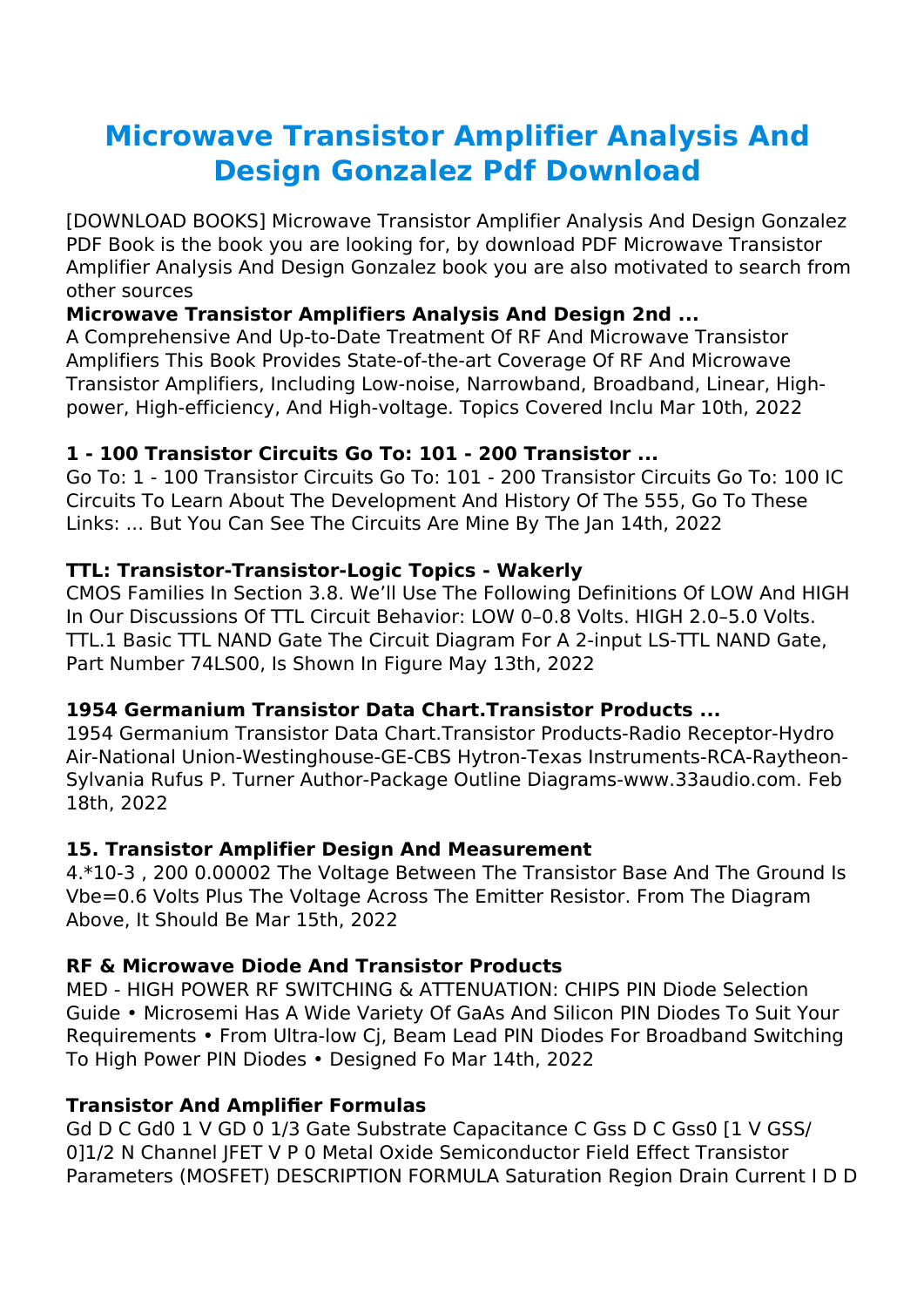## C OxW 2L V GS V T 2 1 V DS V A V DS ½ V GS V T Apr 13th, 2022

#### **Transistor Selection Guide - Rf-microwave.com**

TRANSISTORS - IF - RF Up To 1/2W And Oscillators 1 Low Power Transistors Selection Guide Up To 1/2W C A S E General Purpose RF – IF Low Noise Good Dynamic IC  $\leq 100$ mA High Dynamic IC > 100 MA Amplifier > 2.5 GHz Or Ft  $\geq 8$ GHz Ft ≥ 20GH Jun 19th, 2022

### **RF And Microwave Power Amplifier Design**

R & D Staff, To Combine The Theoretical Analysis And Practical Aspect Including Computer-aided Design And To Provide A Sufficient Basis For New Ideas In Theory And Practical Circuit Technique Practicing RF Designers And Engineers, As An Anthology Of Many Well-known And New Pr Mar 8th, 2022

#### **CMOS Low Noise Amplifier Design For Microwave And …**

CMOS Low Noise Amplifier Design For Microwave And MmWave Applications Li, Xue Jun; Zhang, Yue Ping ... Via Electronic Or Other Means, Duplication Of Any Material In This Paper For A Fee Or For ... Blocks On The Same Die To Enable True System-onchip (SOC) At Low Cost For WLAN And WPAN Applic May 7th, 2022

## **Rf And Microwave Power Amplifier Design Second Edition By**

RF Power Amplifier Design Basics | RF Power Amplifier The Introduction Of Solidstate RF Power Devices Brought The Use Of Lower Voltages, Higher Currents, And Relatively Low Load Resistances. • Most Important Parameters That Defines An RF Power Amplifier Are: 1. Output Power 2. Gain 3. Lin Jan 1th, 2022

## **MMBFJ309LT1 - JFET - VHF/UHF Amplifier Transistor**

JFET - VHF/UHF Amplifier Transistor N−Channel Features ... 100 200 300 500 7001000 Figur Mar 4th, 2022

## **MMBFJ309LT1 - JFET - UHF/VHF Amplifier Transistor**

100 200 300 500 7001000 Figure 6. ... MMBFJ309LT1 - JFET - UHF/VHF Amplifier Transistor May 9th, 2022

## **Transistor Amplifier Circuits - Lab-Volt**

Transistor Amplifier Circuits Unit 1 – Introduction To Transistor Amplifiers 2 NEW TERMS AND WORDS Multistage - An Amplifier Circuit That Uses More Than One Active Component (transistor). Active Component - A Circuit Component That Controls Gain Or Directs Current Flow. Gain - The Amount By Which An Amplifier Apr 4th, 2022

## **Temperature Stabilized Transistor Direct Current Amplifier**

A Stable Direct Current Transistor Amplifier Is Difficult To Design F'or Use At Elevated Temperatures. The Above Is True Since Transistor Parameters And.bias Conditions Are A££ected By Temperature. 'b1hen Transistors Are Incorporated In Direct Coupled Amplifier Apr 19th, 2022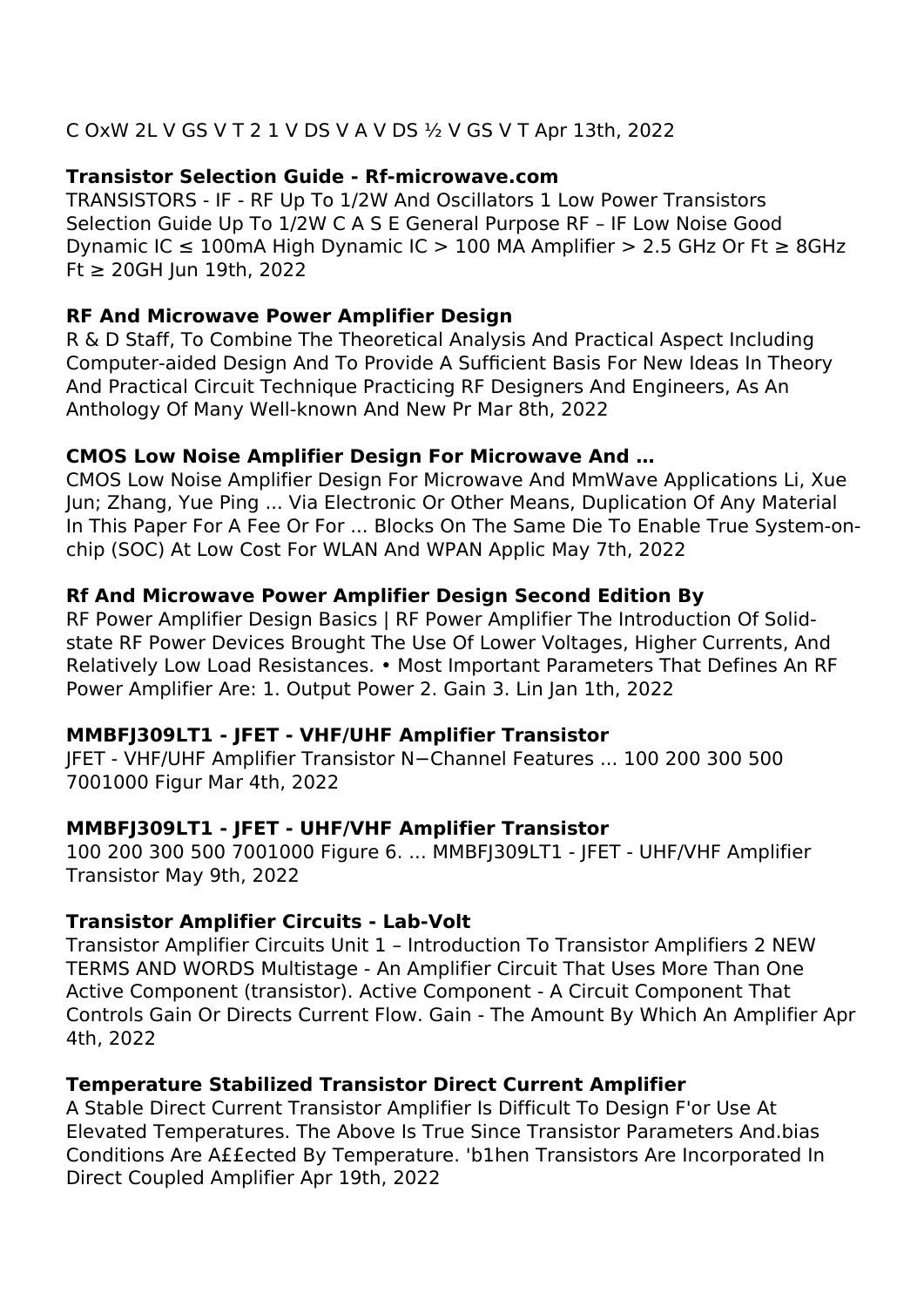# **Simple Introduction To Transistor (BJT) Amplifier**

7/10 Biasing A Typical BJT Amplifier Before We Can Use A BJT As An Amplifier We Need To "set It Up For Use"… Called Biasing The Transistor 20V 10kΩ 10kΩ 1kΩ 110kΩ 1.0V 2. Diode Drop Makes T Mar 2th, 2022

# **Part 1 — Designing An Experimental One Transistor Amplifier.**

A Linear Amplifier Transistor Needs A Col-lector (drain, If An FET) Power Supply And A Base (gate) Bias Supply. The Basic Circuit Is Shown In Figure 3. If The Transistor Dc Is Fed Through An RF Choke Or RF Transformer Winding, Then The No-signal Resting Voltage On The Collector (drain) May 1th, 2022

# **1. 4 Transistor Class AB Amplifier.**

2. Class A Headphone Amplifier. Description. This Is The Circuit Diagram Of A Headphone Amplifier Operating In The Class A Push Pull Mode. In Class A Mode The Output Device (transistors) Conduct Over The Entire Input Signal Cycle. The Maximum Possible Efficiency For Class A Operation Is 50% And It Further Reduces When Capacitive Coupling Is Used. May 9th, 2022

# **Activity: MOS Transistor Common Source Amplifier**

Adding Source Degeneration Common Source Amplifiers Give The Amplifier An Inverted Output And Can Have A Very High Gain And Can Vary Widely From One Transistor To The Next. The Gain Is A Strong Functio Feb 11th, 2022

# **WIDEBAND SMALL SIGNAL MICROWAVE AMPLIFIER DESIGN**

The Objective Of This Project Was To Design A Wideband Small-signal Microwave Amplifier To Operate At 2.4 GHz ISM Band, With At Least 20% Fractional Bandwidth And An Input Impedance Of 300Ω. Broadband Amplifier Design Usually Involves Mismatching The Output And/or Input Impedance Of The Amplifier. In This Project, S Parameters Were Obtained For Feb 1th, 2022

# **Microwave Amplifier Design (part 1)**

The Smith Chart Is Then Used To Define The Lossless Output Circuit M2 By Matching R L To 50Ù At The Design Frequency. With M2 Designed, The Input Matching Circuit, M1, Can Then Be Designed Using S 11 '. M1 Should Be Designed For Zero Input Reflection. To Do This, The Smith Chart Is Used By Matching S 11 ' To 50Ù At The Design Frequency. May 17th, 2022

# **Microwave Amplifier Design - Rf-opto.etti.tuiasi.ro**

4. Selection Of The Number Of Transistor Types The Assignment Requires That We Use At Least Two Transistors For The Amplifier, But We Must Decide Whether To Use The Same Transistor Type In Both Stages Or To Use Two Different Transistor Types. The Two Stages Have Different Requirements W Mar 16th, 2022

# **RF And Microwave Power Amplifier And Transmitter ...**

Figure 24. For Low-power Operation, Switches SA And SB Route The Drive Signal